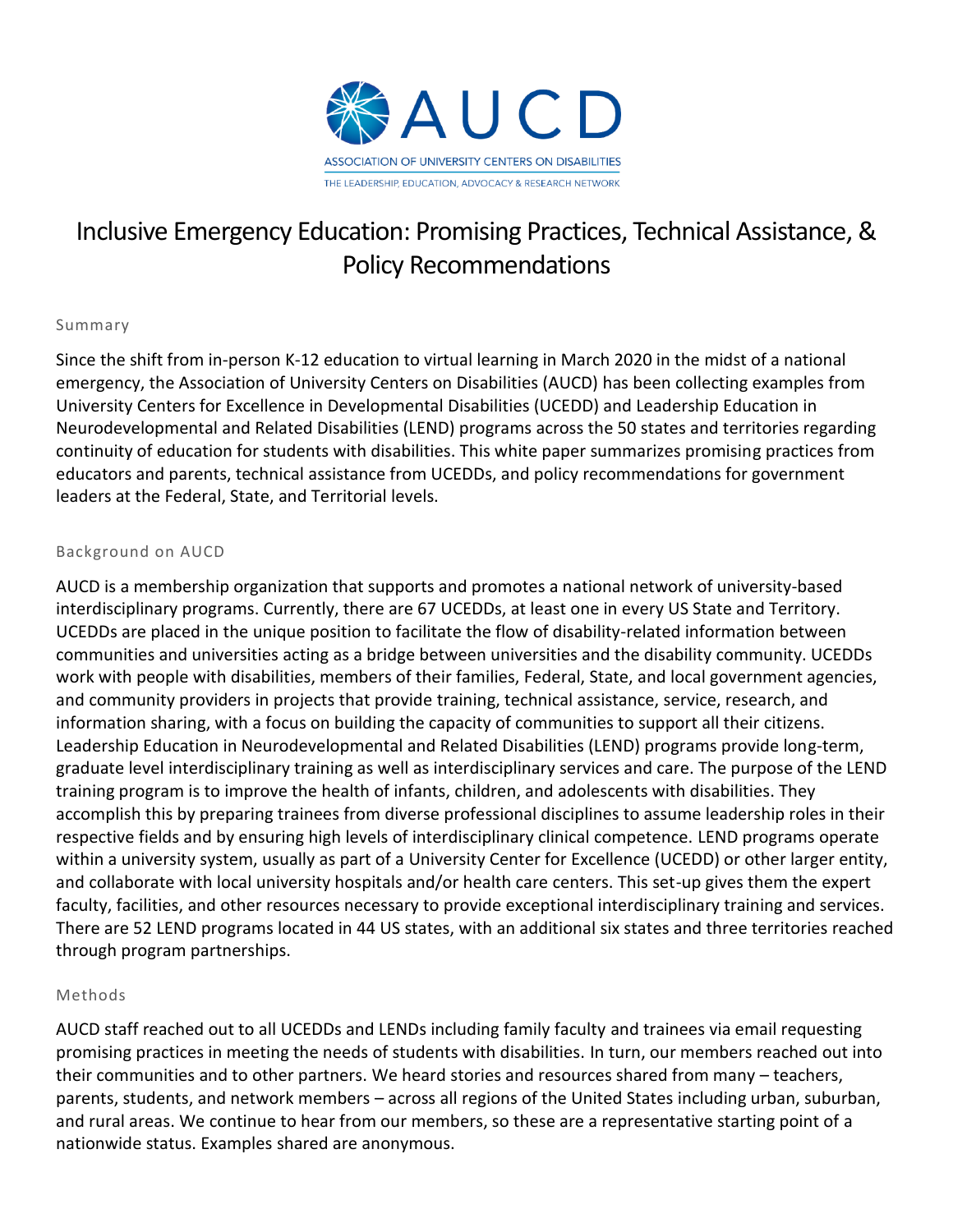#### Implementing IDEA

When the *Education for All Handicapped Children Act* [\(Pub. L. No. 94-142, 1975\)](https://www.govinfo.gov/content/pkg/STATUTE-89/pdf/STATUTE-89-Pg773.pdf) was passed, Congress anticipated knowledgeable teams of parents, students, and professionals would come together to develop educational plans for students with disabilities. During the most recent reauthorization of the law, *Individuals with Disabilities Improvement Act of 2004* (IDEA) [\(Pub. L. No. 108-446\)](https://www.congress.gov/108/plaws/publ446/PLAW-108publ446.pdf), Congress reaffirmed its commitment to students with disabilities with an emphasis on learning in the general education environment. The United States Supreme Court recently added their opinion that progress for students with disabilities should be "appropriate in light of the child's circumstances." *Endrew F. v. Douglas City Sch. Dist. [\(Re-1, 137](https://casetext.com/case/f-jennifer-f-v-douglas-cnty-sch-dist-re-1) U.S. 988, [2017\)](https://casetext.com/case/f-jennifer-f-v-douglas-cnty-sch-dist-re-1).* In none of these laws or opinions are there special sections regarding how state and local education agencies should act during a global pandemic which has shuttered the vast majority of schools nationwide and forced teachers into the provision of instruction through other means. Yet, this is exactly the predicament that we find ourselves in today, and so teachers are called upon across the nation to implement and maintain free and appropriate public education (FAPE) for students with disabilities. This standard continues to be confirmed from the US Department of Education in the Secretary of Education's recent report to Congress supporting no IDEA waivers.

These examples articulate what is possible in enforcing IDEA during an emergency. They build upon the flexibility that is already written into the law, while protecting the civil rights of the students. What is happening during the 2019-2020 school year is informing educators, administrators, policymakers, and more for providing equitable, inclusive education moving forward as we look to the 2020-2021 school year. While regions have responded to emergencies in the past and continued to deliver education for students, this is on a national scope. These innovations and promising practices are informing Universal Design for Learning (UDL) for accessibility and reaffirming the critical need to provide FAPE to all students, Individualized Education Programs (IEPs) maintaining school and parent partnerships, parents' due process rights, and use of Federal education funds adhering to the IDEA, the Rehabilitation Act, the Americans with Disabilities Act and other civil rights laws.

# Promising Practices

# *Northeast:*

A mother with a child with Down syndrome, Attention Deficit Hyperactivity Disorder (ADHD), hearing loss, and medical and behavioral needs lives in Ithaca, NY and serves on the school board. She shared that Ithaca City School District considers the equity of all students when it comes to education, including now. "I am in discussions with the special education department who is asking for parental input for what is working and what isn't. They are not altering Individual Education Programs (IEPs). All services remain in place. Virtual IEP meetings are being held." Teachers are sharing visual schedules and other supports to assist families in this extreme disruption in their schedule. Tele-teaching, therapy and music is being offered, as well as, individual meetings are being offered. Technology such as Chromebooks, iPads, and other items are being sent home. "We see teachers and educational professionals doing everything they can to help our children."

# *Midwest:*

An elementary autism spectrum disorder (ASD) teacher for kindergarteners and first graders in a local education agency (LEA) in Southeast Michigan shared her vast strategies to continue to educate her students from her home to her students' homes. She set up a "seesaw classroom" or virtual learning platform where she gives assignments that are tailored toward each students' needs. Her routines have not changed and she is utilizing Zoom, an online video conferencing platform, to do morning meetings which includes calendar, weather, feelings, counting, letter identification, and story time read along. While having meetings, she includes the Speech Language Pathologist, Social Worker, and paraprofessional as "Special Guests." "I have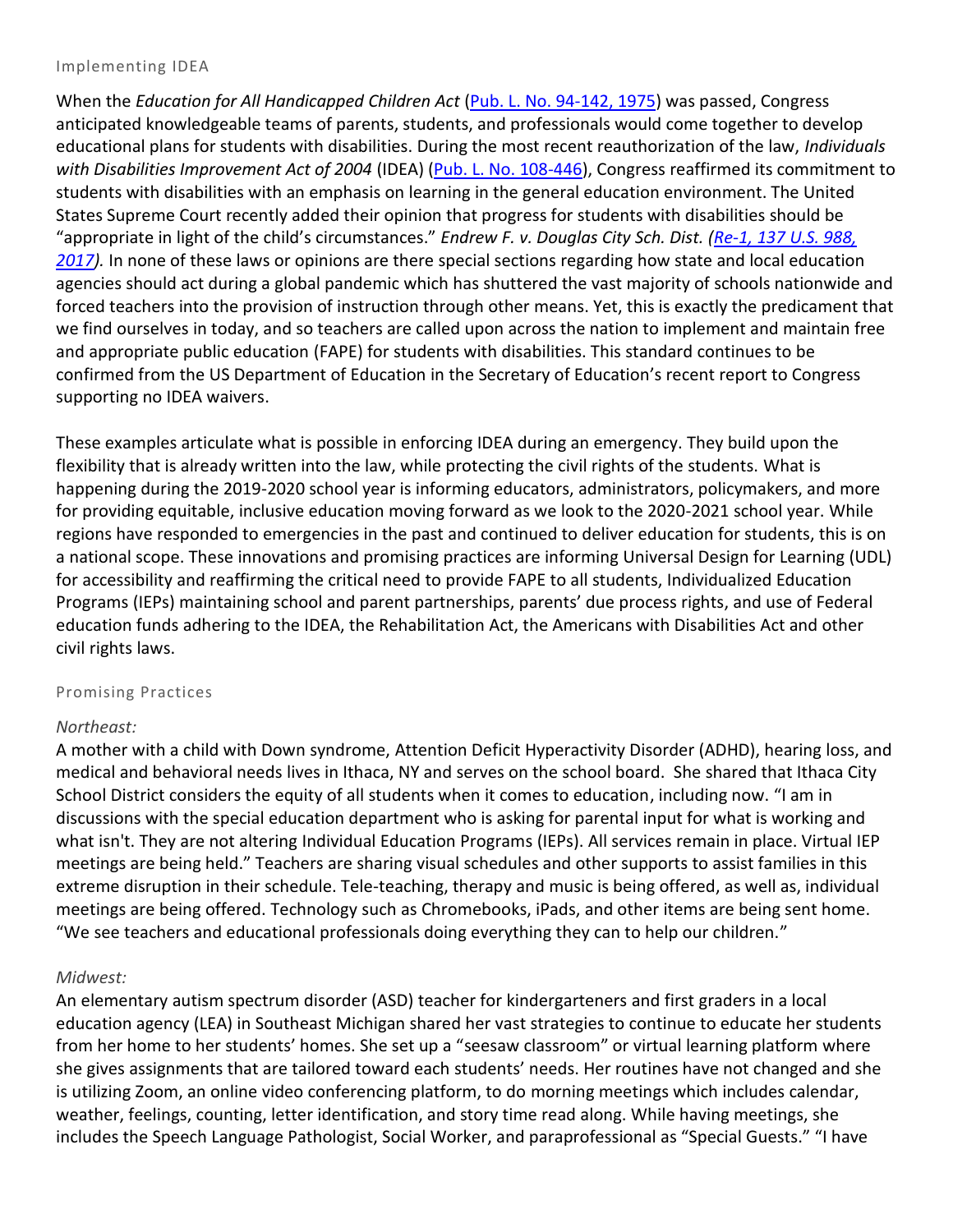weekly independent Zoom meetings with each individual student and their families and have completed one IEP virtually so far." She even has used "snail mail" to send handwritten cards to her students.

The Indiana Retired Teachers Association (IRTA) launched a new ["Call & Learn" hotline](https://www.wthr.com/article/call-learn-hotline-gives-indiana-students-homework-help-they-need) to help kids learning at home. Their tagline "No Internet? No Problem!" addresses the growing needs in rural communities to access education from home. Any K-12 student can call a toll-free number for help. Not only are members of IRTA able to help students learn in this different environment, it is a way for retired teachers to stay connected to their communities, while they too shelter at home. Students and parents can call (877) 45-STUDY (877-457- 8839) to request assistance from a volunteer educator. The hotline is open weekdays from 1 p.m. to 5 p.m. ET.

A 9-year-old student with Rett Syndrome diagnosis is a 3rd grader in an Indiana neighborhood elementary school. She is non-verbal, has no hand use, and uses an eye-gaze communication device. She depends on many people for all her needs throughout her school day. Now that she's at home, she misses her school friends and teachers, and she's made it clear that her parents are not nearly as qualified as her teachers. "We



were a little panicked about how to teach our complex child. Thankfully, her school staff has stepped in to adapt learning plans to engage her and keep her working toward her learning goals. We made a plan with her teachers soon after school closure, and we have modified it as appropriate over the past month." Every day Alia participates in a one-on-one virtual session with a teacher, aide, or therapist (pictured), and she regularly joins her entire 3rd grade class for a more social Zoom meeting. Each week she reads an e-book on a school-loaned iPad and works with additional pre-reading and evaluative resources her teachers compile for her. Her principal sends daily read-alouds and math challenges to all families, and her

classroom teacher has continued many of their daily routines during class meetings. Her urban public district has provided over 3,500 laptops to families and adopted at-home learning policies that keep equity and safety at the forefront.

### *Southeast:*

"With the online schooling, my student is excelling. The biggest benefit is that he is not having near the anxiety he has having. His anxiety we feel has kept him from succeeding in the classroom." A 6<sup>th</sup> grade student with ASD has been excelling in assignments that even his fellow students have been unable to complete. For example, his teacher posted a video for the students to watch that mistakenly was in foreign language. Where a majority of students commented online that they couldn't do the assignment because it was in another language, this student listened to the video, identified it as Hungarian, then proceeded to find the same video in English online, and did the writing assignment; the only student in the class to do the assignment. Overall, his online schooling because of the pandemic has been extremely successful for him with less anxiety, happier, and excelling in school.

### *Southwest:*

The Texas Education Agency has implemented an innovative pilot with the Houston Independent School District (HISD), University of Houston and [National Center on Accessible Educational Materials at CAST, Inc.](file:///C:/Users/drozell/AppData/Local/Microsoft/Windows/INetCache/Content.Outlook/IQ7EJMQ8/National%20Center%20on%20Accessible%20Educational%20Materials%20at%20CAST,%20Inc) using a UDL rubric to make UDL the norm even during the pandemic. Their work highlights the continued and now growing need that general education teachers will require professional development and special education skill training to support all students and remediate skills when students return to school.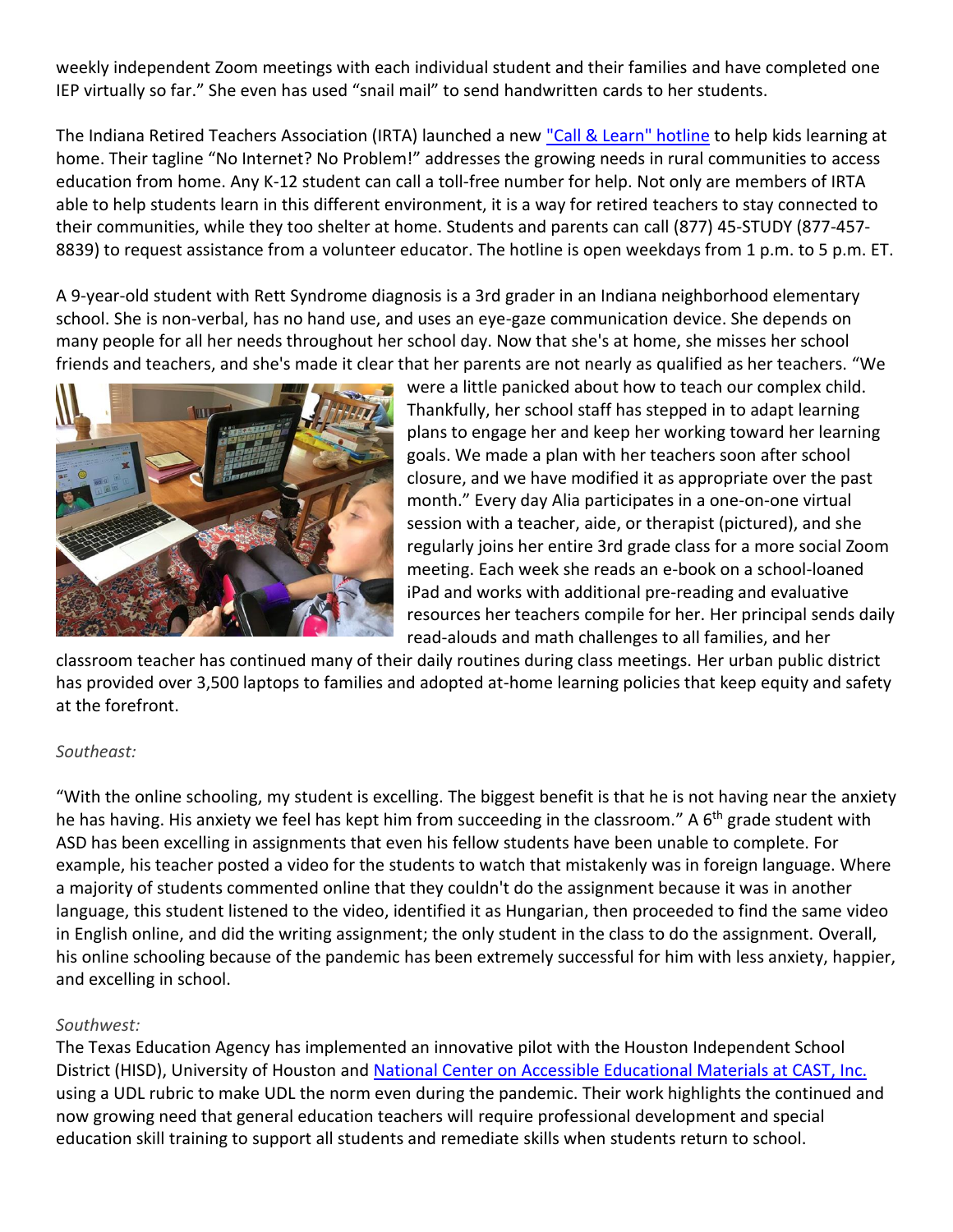## *West:*

A Colorado Department of Education approved Facility School that serves children with ASD and other developmental disabilities (DD) from ages 2 1/2 to 21 have maintained their mission to help each individual child attain the highest quality of life. Like many other schools, staff had to very quickly, and with no experience, switch to a remote learning platform for children that require communication supports, as well as working through significant behavior needs. "We have been able to tailor the platform to fit different learners, including 1:1 parent mediated intervention with our staff, group meetings with students and their peers, online reinforcement systems specific to students and modified to be delivered online, and online academics and individualized materials sent home for families." In the Denver-metro area, families were provided with technology as needed. This school continues to look for innovative ways to meet IEP goals by mapping those goals onto skills that can be worked on in the home setting and prioritizing those skills that are the most functional in the current stay at home environment.

# Technical Assistance

Since 1963, University Centers for Excellence in Developmental Disabilities (UCEDDs) have worked towards a shared vision that foresees a nation in which all Americans, including Americans with disabilities, participate fully in their communities. Independence, productivity, and community inclusion are key components of this vision. Authorized under Public Law 106-402, The Developmental Disabilities Assistance and Bill of Rights Act of 2000 or "DD Act", UCEDDs serve their state in providing preservice preparation, technical assistance, community education, direct services, research, and information dissemination. During this pandemic, UCEDDs have shifted to meet the needs of students, parents, teachers, and State Educational Agencies (SEAs) and LEAs through training and technical assistance. For example, the Idaho Center on Disabilities and Human [Development](https://www.aucd.org/directory/detail.cfm?program=UCEDD&address_id=29) included on their [Idaho Training Clearinghouse](https://idahotc.com/COVID19) Special Education Support and Technical Assistance website COVID-19 Resources and Tools. This encompasses Flow Charts and Diagrams, Forms & Planning Docs, Guidance Documents, Padlet Resources, and Behavior Tools & Resources. And across the nation, in partnership with [The Elizabeth M. Boggs Center on Developmental Disabilities](http://rwjms.umdnj.edu/boggscenter/) the Ch[ildren's](https://www.childrens-specialized.org/)  [Specialized Hospital](https://www.childrens-specialized.org/) in New Jersey, developed a [resource](https://www.childrens-specialized.org/Content/Uploads/Childrens%20Specialized/files/IEP%20Families%20while%20Sheltering%20at%20Home%202020%20F%20ENG.pdf) to help parents support their children's IEP goals without feeling unnecessarily burdened. Multiple UCEDDs have also been involved in creating and sharing a variety of child focused materials addressing the pandemic including [social stories.](https://www.dropbox.com/s/8p1so45add7j44u/OH-%20I%20Can%20Wear%20a%20Mask%21%20Social%20Story_FINAL.pdf?dl=0)

# Policy Recommendations

The [Individuals with Disabilities Education Act](https://www.congress.gov/108/plaws/publ446/PLAW-108publ446.pdf) ensures services to students with disabilities. IDEA governs how states and public agencies provide early intervention, special education and related services to more than 6.5 million eligible infants, toddlers, children and youth with disabilities. Infants and toddlers with disabilities (birth - 2) and their families receive early intervention services under IDEA Part C. Children and youth (ages 3 - 21) receive special education and related services under IDEA Part B.

Any altering or waiving of IDEA, and particularly its civil rights protections for students with disabilities, weakens IDEA's clear requirement that schools and districts must educate all students including students with disabilities. We must protect FAPE, timelines of Individualized Education Programs, and presumption of general education, because without it, we can expect to see increases in children with disabilities not being educated contradicting the clear language, intent, and established legal precedent of IDEA.

At the start of this pandemic, the US Department of Education, Office for Civil Rights, Office of Special Education and Rehabilitative Services made it very clear in their [Supplemental Fact Sheet t](https://www2.ed.gov/about/offices/list/ocr/frontpage/faq/rr/policyguidance/Supple%20Fact%20Sheet%203.21.20%20FINAL.pdf)hat "ensuring compliance with the Individuals with Disabilities Education Act (IDEA), Section 504 of the Rehabilitation Act (Section 504), and Title II of the Americans with Disabilities Act should not prevent any school from offering educational programs through distance instruction."